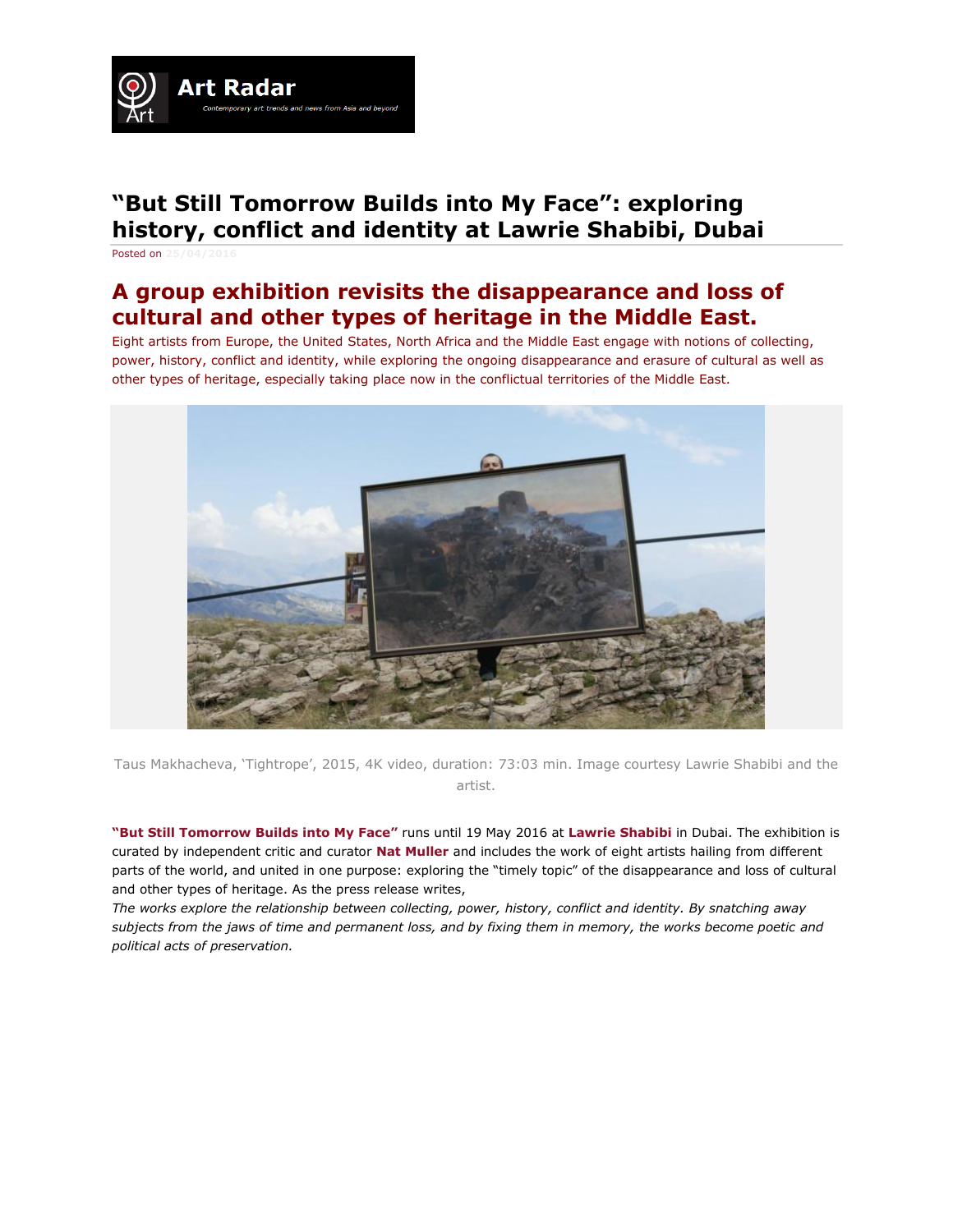

"But Still Tomorrow Builds into My Face", 2016, installation view. Image courtesy Lawrie Shabibi.

Talking to *Art Radar*, Nat Muller explains about the significance of holding an exhibition on such a topic now, located in the Middle East, where in recent years especially, there has been an ongoing destruction of cultural and historical heritage:

*Much of the world, but especially the Middle East, seems to find itself at a crossroad. What the show does in a*  forceful way is query who controls history and the artifacts of time. History is an incredible geo-political resource of *power: who controls time, controls history and the future. It is very much an exhibition about identity too: by what and how will we be remembered?*



"But Still Tomorrow Builds into My Face", 2016, installation view. From left to right: Pia Rönicke, 'The Pages of Day and Night' and Persijn Broersen & Margit Lukács, 'Stranded Present'. Image courtesy Lawrie Shabibi and the artists.

Nat Muller goes on to explain that, although the issue of cultural loss and destruction of heritage is a timely topic, the exhibition is not meant to be a tool for creating awareness:

*I am in general not really interested in the "functionality" of art. Art, and the perception of it, operates on many levels, so reducing it to a mere tool that is instrumentalised is reductive. In other words, this is not an awareness-*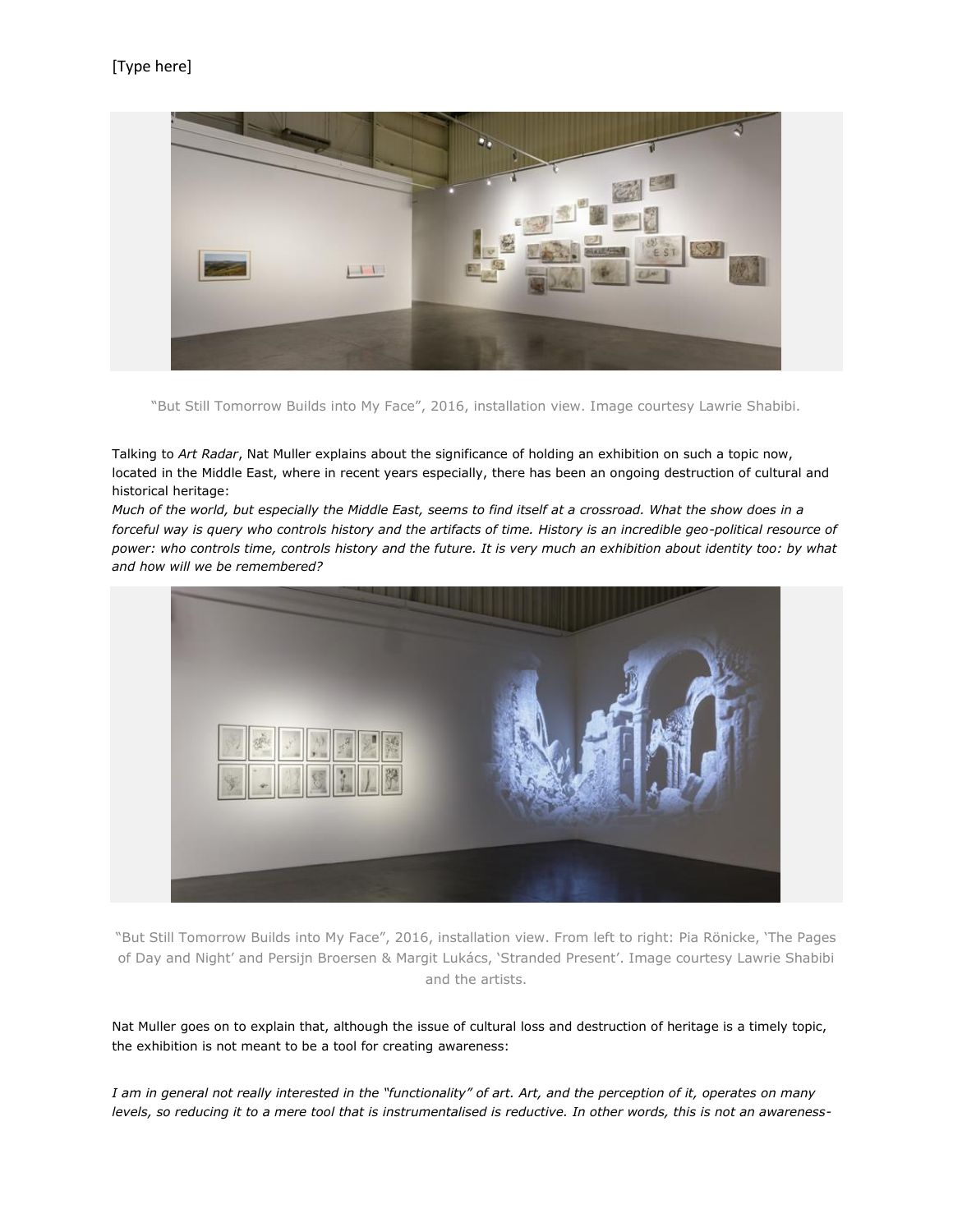# [Type here]

raising campaign. It is true that the show addresses a timely topic, but that is only part of the story. It makes a *much more layered and universal argument about loss, memory and history, but does so through beautifully poetic works. This confusion of the political with the poetic is intentional. In addition, the show is very much about the challenging position of art and the artist in the face of adversity and how they can offer resistance and resilience, but also how this position is very much at risk. As such, many of the works incorporate something ephemerality.*



"But Still Tomorrow Builds into My Face", 2016, installation view. From left to right: Nadia Kaabi-Linke, 'Archive of Tunis Banalities' and Pia Rönicke, 'The Pages of Day and Night'. Image courtesy Lawrie Shabibi and the artists.

#### **The violence and the poetics of loss**

The title of the exhibition was inspired by the poem *The Pages of Day and Night* by Syrian poet Adonis: *Before the time of day – I am*

*Before the wonder of the sun – I burn.*

*Trees run behind me.*

*Blossoms walk in my shadow.*

*But still tomorrow*

*Builds into my face*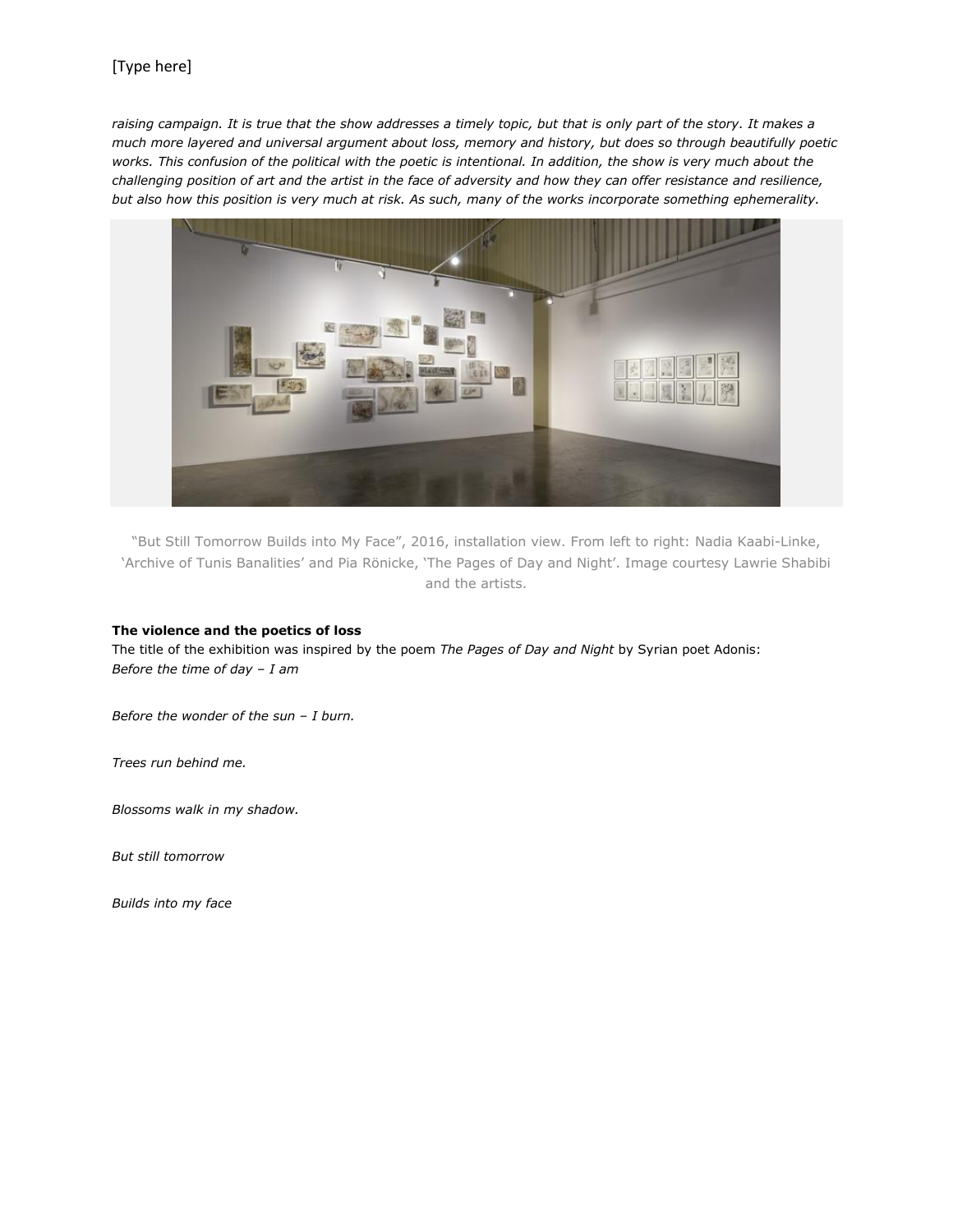

Pia Ro<sup>"</sup>nicke, 'The Pages of Day and Night', 2015, set of 14 black and white prints on paper, photogravures, 36.5 x 51.1 cm (each). Image courtesy Lawrie Shabibi and the artist.

Adonis describes the cycle of time, which continues to pass and flow, as he still clings to the past. Muller explains to *Art Radar* about the connection between the title of the exhibition and the poem:

*One of the artists, Pia Rönicke, used the title of Adonis' poem "The Pages of Day and Night" for her work. When I read the poem I was struck by how beautifully Adonis describes the cycle of time passing and how tomorrow always comes even as we forcefully cling to the past. "But still tomorrow builds into my face' is a line taken from the poem. This poem is very much about growing old and our inability to fight time. I found that to be a powerful metaphor for the show.*

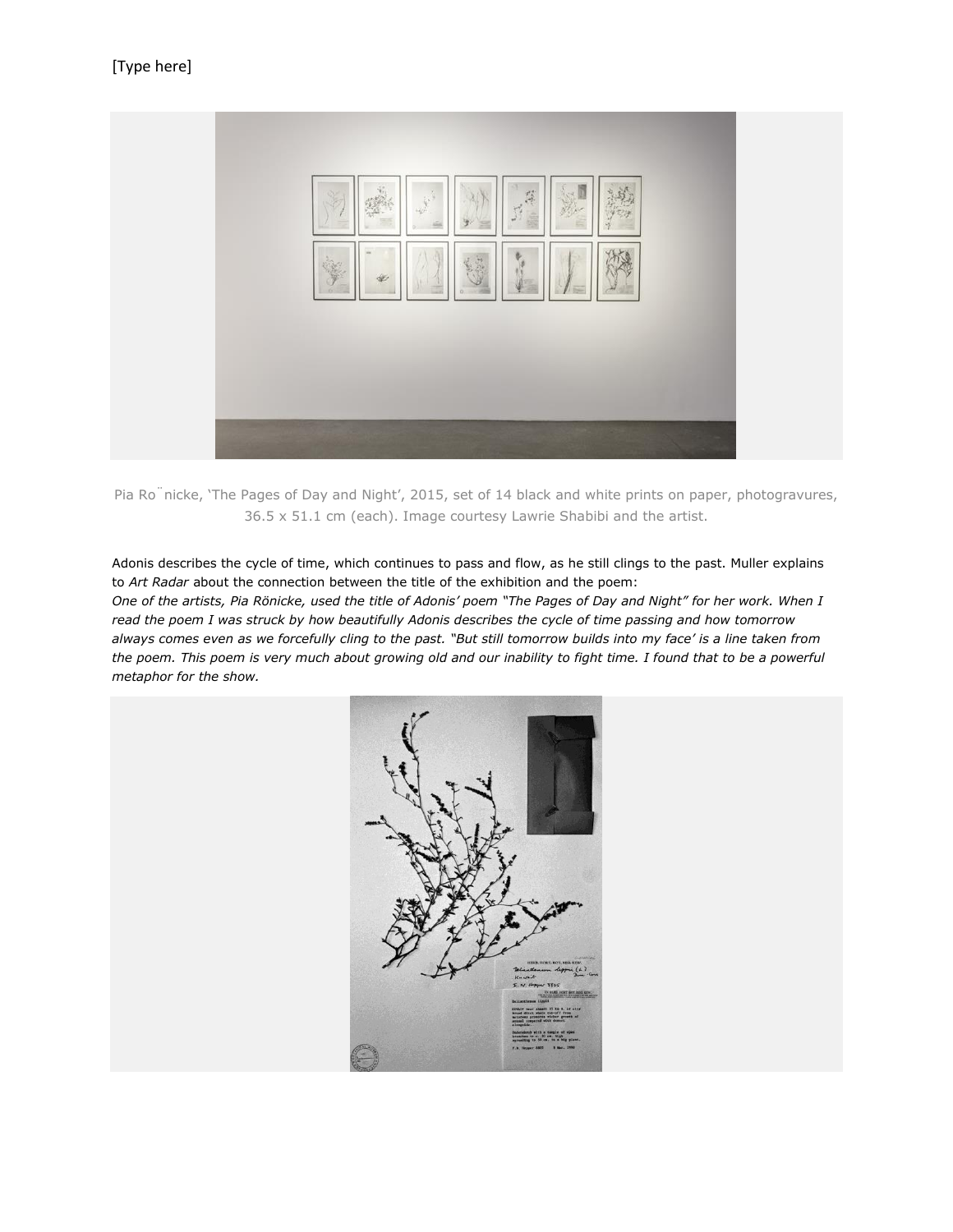# [Type here]

Pia Ro<sup>n</sup>nicke, 'The Pages of Day and Night', 2015, set of 14 black and white prints on paper, photogravures, print 41 x 27.5 cm (each). Image courtesy Lawrie Shabibi and the artist.

Danish artist **Pia [Rönicke](http://www.contemporaryartscenter.org/artists/pia-ro...)** (b. 1974) engages with collections of different kinds, such as archives of letters, notes, images, newspapers, microfilm and online databases, among others. Her series *The Pages of Day and Night* consists of photogravures of plant material taken from Copenhagen's herbarium. Lawrie Shabibi explains in the press release:

*Her selection is based on a cross-reference between plant samples collected during the 1760s Danish Arabia Expedition to Egypt, Arabia and Syria, and the species that were recently sent for safekeeping to the Global Seed Vault in Svalbard, Norway from the gene bank in Aleppo, Syria. The herbarium samples divulge data on plant matter as well as on the geo-political contexts they were collected in. They are what Rönicke calls, a growing "collection of anticipation".*



Broersen & Lukács, 'Stranded Present', 2015, HDTV film loop, 16 min. Image courtesy Lawrie Shabibi, Akinci and the artists.

**[Dutch](http://www.pmpmpm.com/) artist duo** Persijn Broersen (b. Amsterdam, 1973) & Margit Lukács (b. Delft, 1974) work in a wide variety of media, including video, animation and graphics, to reflect on the depiction of nature in our increasingly virtual society. Their works demonstrate how reality, mass media and fiction are strongly intertwined in contemporary culture, through intricate layers of filmed footage, digital animation and images appropriated from the media. In the exhibition, their "ghostly, yet ornamental" video *Stranded Present* (2015) animates the flattened motif of 19th century illustrations of the ruins of Palmyra. The archaeological vision is brought to life as if liquid. The work was created before ISIS destroyed the historical location.

Nadia Kaabi-Linke, 'Archive of Tunis Banalities', 2009, installation of 28 works, imprints with ink and wax on papers on canvas, pigments, dimensions variable. Image courtesy Lawrie Shabibi and the artist.

Algerian artist **Nadia [Kaabi-Linke](http://artradarjournal.com/backup/tag/nadia-kaabi-linke/)** (b.Tunis, 1978) creates installations, objects and pictorial works that are embedded in urban contexts, intertwined with memory as well as with geographically and politically constructed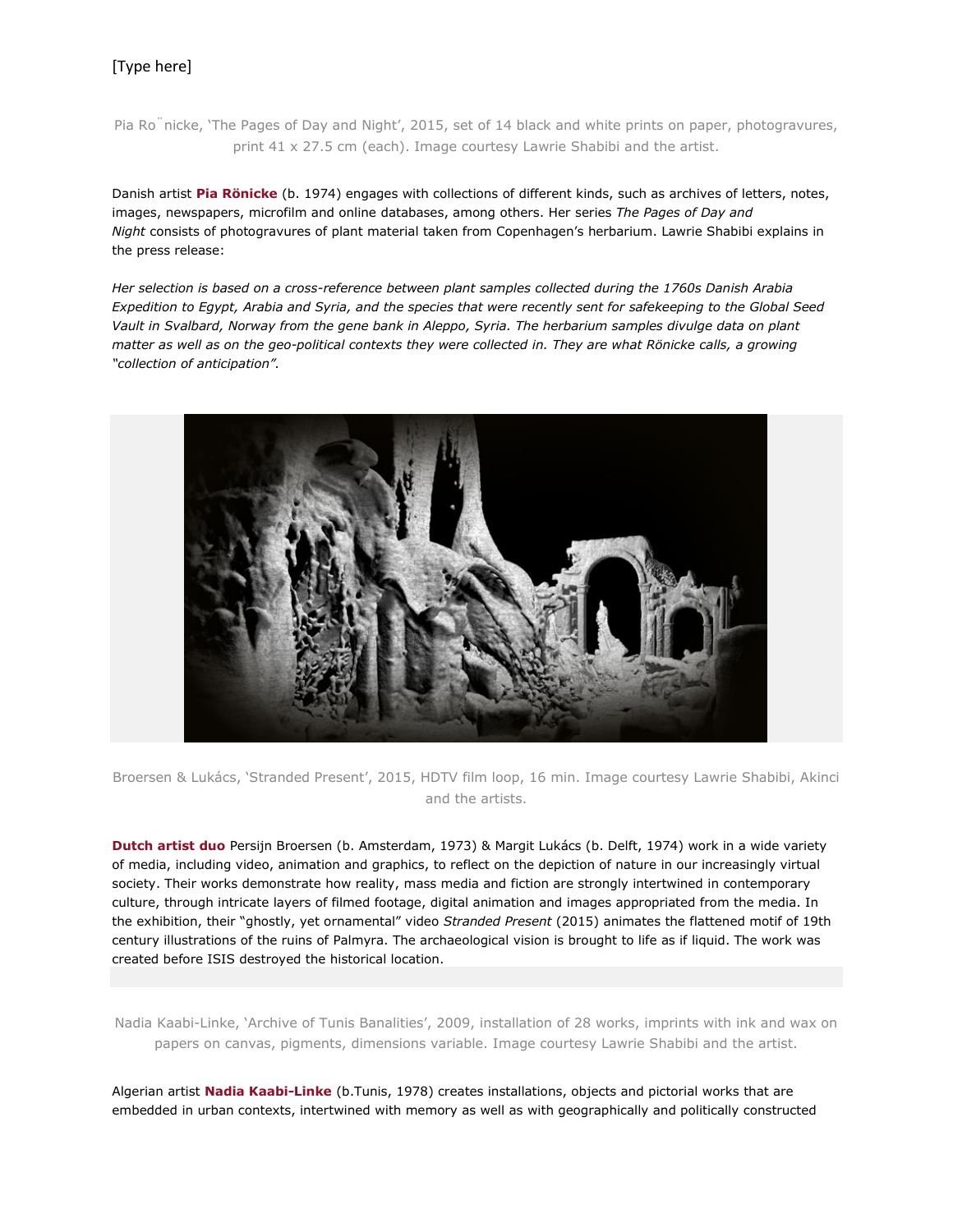# [Type here]

identities. In the show, her 2009 work *Archive of Tunis Banalities* is a series of wall rubbings that bring images from the streets of Tunis prior to the 2011 uprisings into the gallery space.



Shahpour Pouyan, 'Monday Recollections of Muqarnas Dome', 2016, high fired glazed ceramic, 20 x 20 x 50 cm. Image courtesy Lawrie Shabibi and the artist.

Iranian artist **[Shahpour](http://artradarjournal.com/tag/shahpour-pouyan/) Pouyan** (b. 1979, Isfahan) brings another ISIS destroyed site to the gallery with his sculpture of the tomb of the 11th century Muqarnas dome of Sharaf ad-Dawla, a Shi'ite mausoleum near Mosul, Iraq. The artist had been fascinated by the site for a very long time and planned to visit it someday. The sculpture sitting in the white cube now functions as the preservation of an image or a memorial – a monument to a lost monument.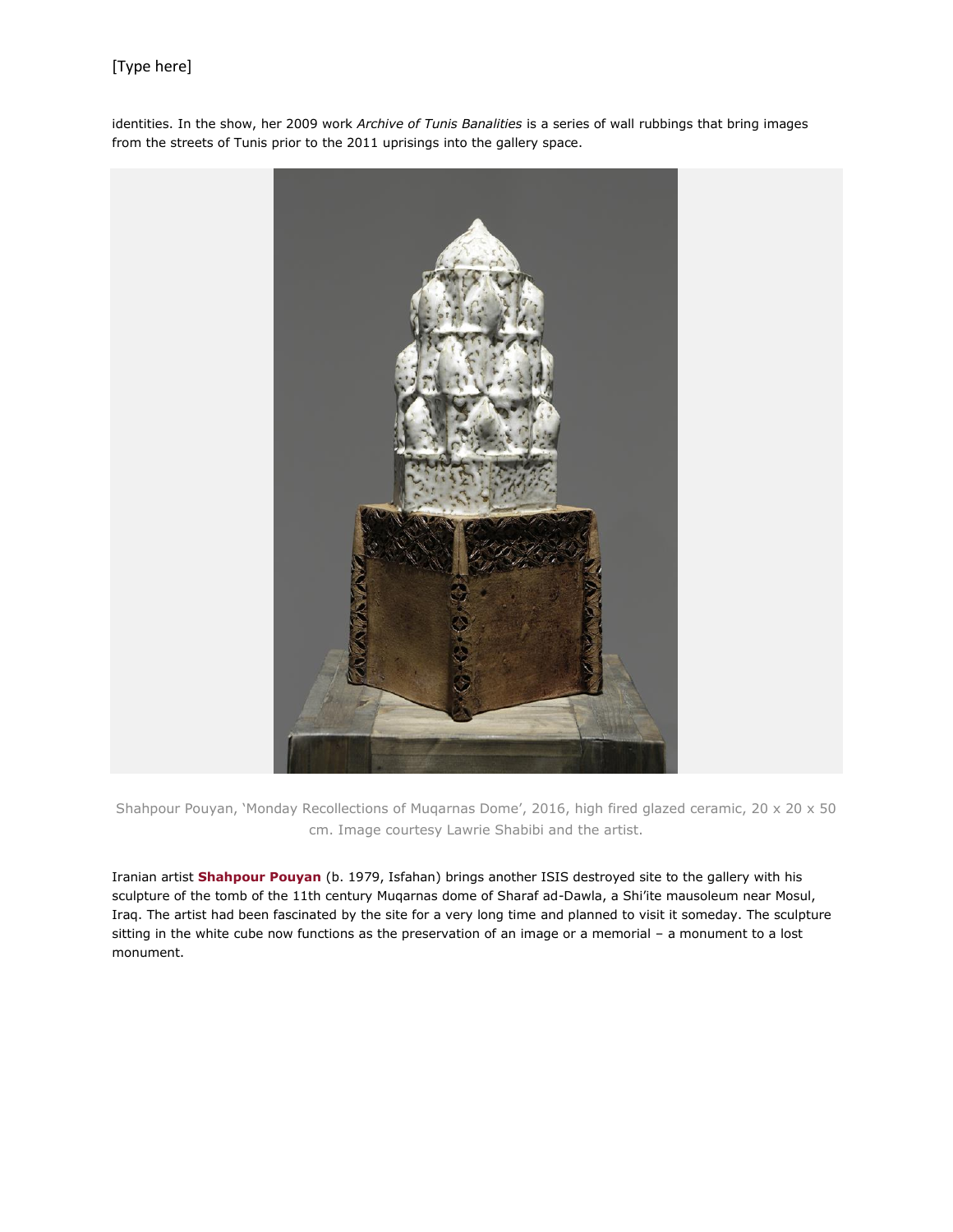

Yazan Khalili, 'The Day We Saw Nothing in Front of Us', 2015, scratching on photography, 66 x 100 cm. Image courtesy Lawrie Shabibi and the artist.

The exhibition unfolds following a contradictory path, which sees both the violence and the poetics of loss and absence being addressed through the artists' works. This dynamic is particularly well illustrated by Palestinian artist Yazan Khalili and Lebanese-American artist Daniele Genadry.

**Yazan [Khalili](http://artradarjournal.com/tag/yazan-khalili/)** (b. 1981) presents *The Day We Saw Nothing In Front of Us,* a series of photographs showing the landscape in the Palestinian occupied territories. The artist has scratched out the Israeli settlements on the horizon in the images, "revealing an image in which violence can be enacted upon the violence depicted".

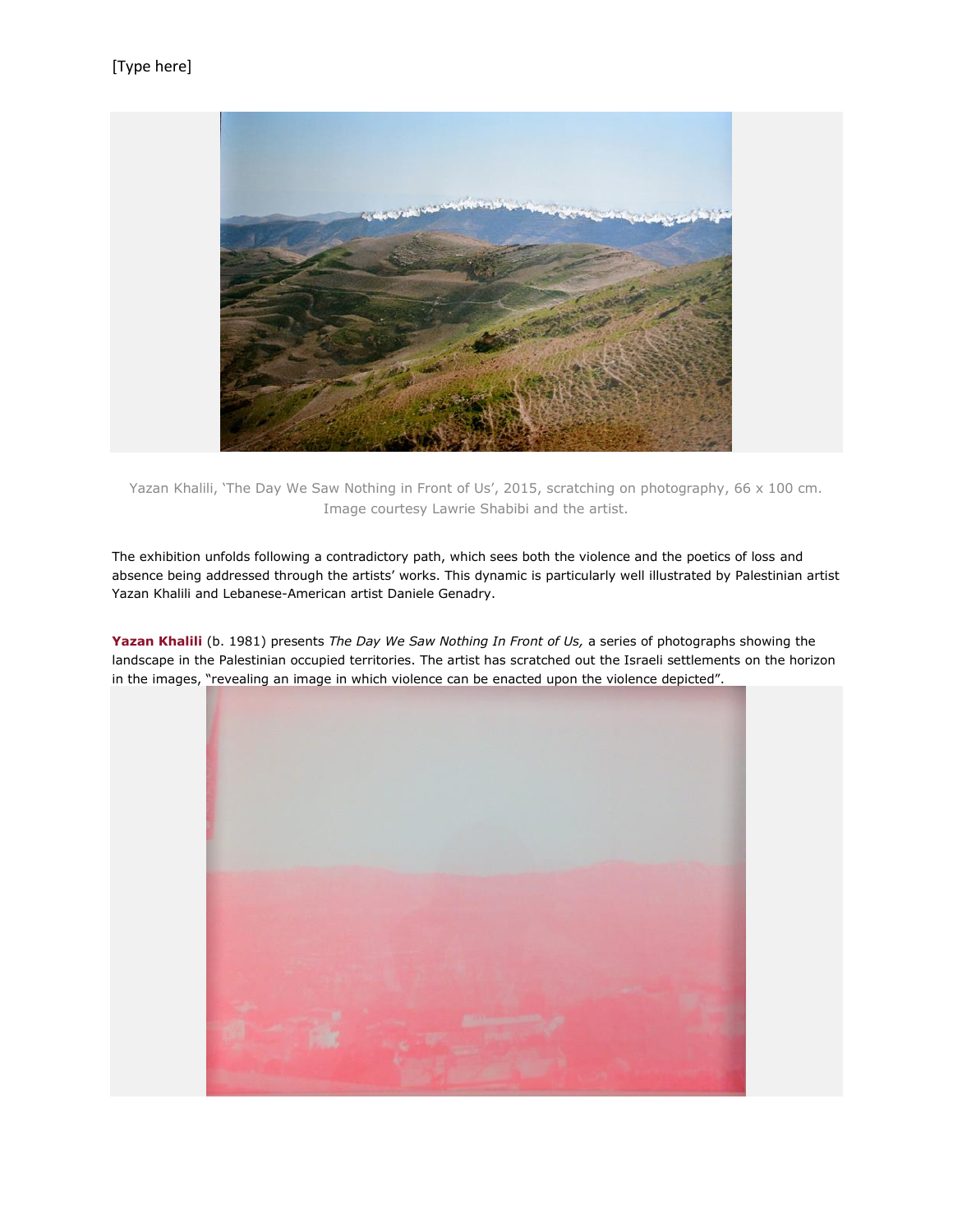### Daniele Genadry, 'Afterglow.15.33.', 2013, screenprint on mylar. Image courtesy Lawrie Shabibi and the artist.

**Daniele [Genadry](http://www.danielegenadry.com/)** (b. 1980, Baltimore) constructs visual experience through memory and movement. She uses multiple viewpoints, decentralised images and shifting frames to "address the distance necessary to merge a documented moment with the narrative passing geographies". In her screenprints on mylar in the exhibition, she captures landscapes from photographs taken over the span of ten years in the same town in Mount Lebanon. The prints appear ephemeral, the landscapes fleeting and faint, transforming through time. The images, according to Lawrie Shabibi, question "what seeing and not seeing might actually mean".



Taus Makhacheva, 'Tightrope', 2015, 4K video, duration: 73:03 min. Image courtesy Lawrie Shabibi and the artist.

The last artist in the exhibition, Dagestan's **Taus [Makhacheva](http://artradarjournal.com/tag/taus-makhacheva/)** (b. 1983, Moscow), creates performance-based works that question traditional forms of history-making as well as cultural and gender norms. She works primarily in video and photography, producing narratives that humorously criticise everyday life, while trying to reconcile the contemporary with the nostalgic, the local with the global and tradition with progress.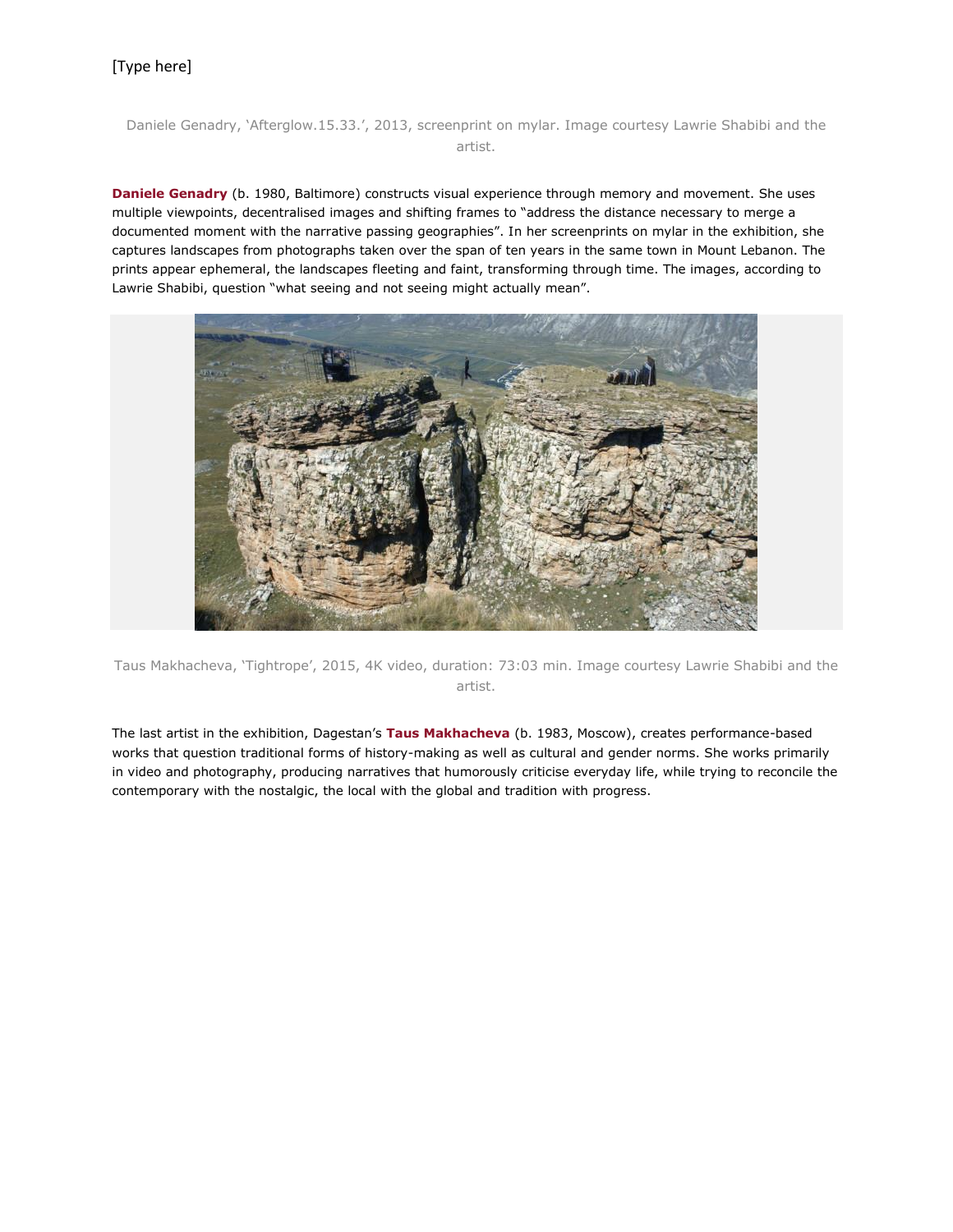

"But Still Tomorrow Builds into My Face", 2016, installation view. Taus Makhacheva, 'Tightrope'. Image courtesy Lawrie Shabibi and the artist.

In the video *Tightrope* engages with the production of history in the post-Soviet era. A tightrope walker, transporting artworks by various Dagestani artists, crosses a canyon in the highlands of the Caucasus' mountains. As Lawrie Shabibi explains in the press release,

*This balancing act highlights how art history is threatened by amnesia and how an equilibrium can be found between the fragile balance of post-Soviet subjectivity and a traditional, national and contemporary narrative. Moreover, as with all the works in the exhibition But Still Tomorrow Builds into My Face, it asks what the role and the position of the artist is in these tumultuous times.*